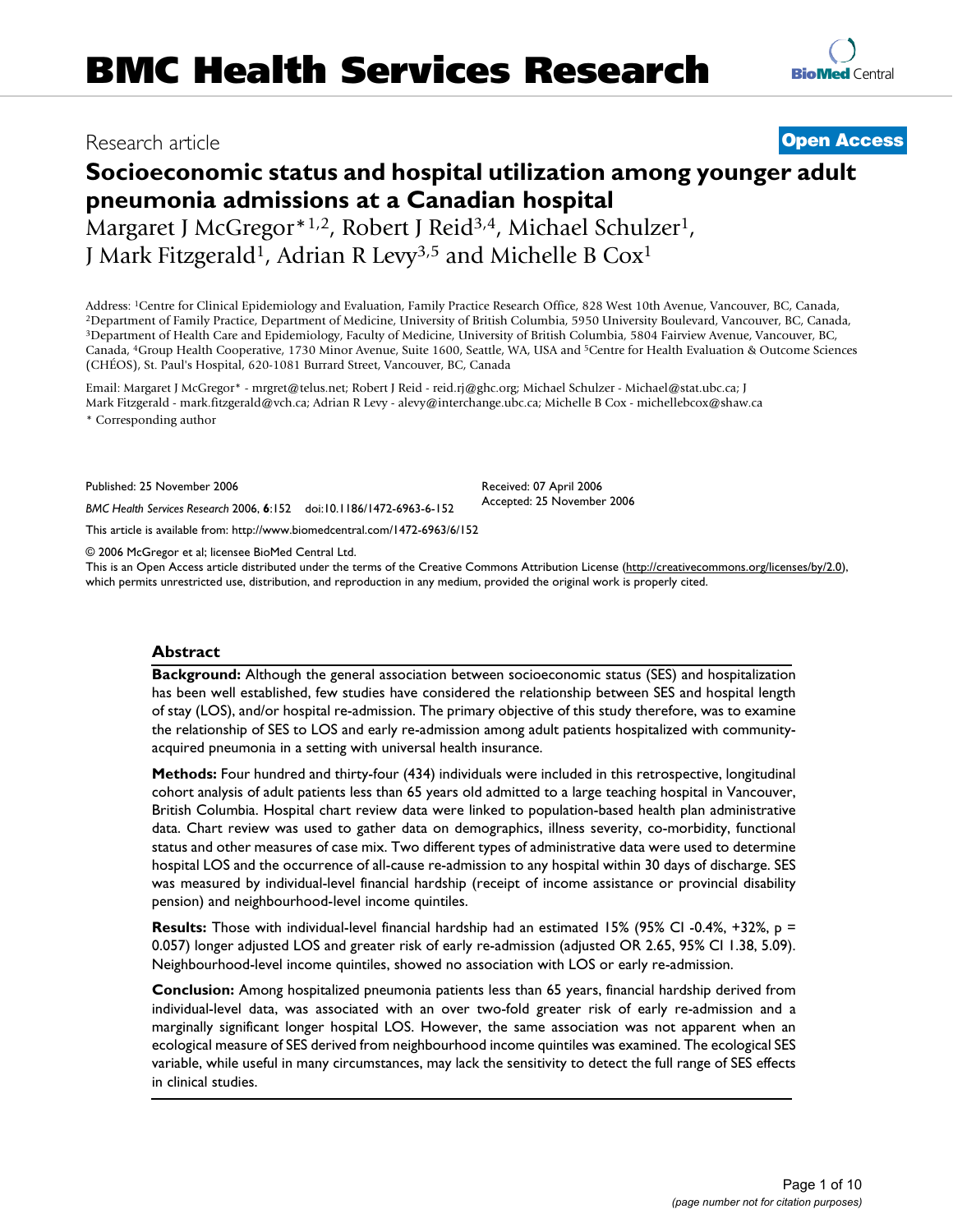# **Background**

Modern epidemiology studies have established a clear association between socioeconomic status (SES) and health status even after standardization for all known confounders. Low SES has been shown to be an independent predictor of higher mortality rates [1,2], higher disease prevalence [3,4], higher hospitalization rates [5-7], and poorer treatment response and prognosis [8,9] for a wide range of illnesses across many countries with differing health care systems [10].

Far fewer studies have examined the relation between hospital length of stay (LOS), as a measure of health services utilization, and SES. Some US studies have found LOS to be inversely related to SES [11]; others have found no effect [12]. In one study that examined the relationship between race and hospital LOS among the elderly, African-Americans were found to have a significantly shorter LOS after adjusting for age and health status [13]. In Canada, Brownell and Roos found a small inverse association between neighbourhood-level income quintiles, an ecological indicator of SES, and LOS for patients admitted to eight Manitoba hospitals for 14 common illnesses between 1989 and 1992 [14]. In contrast, Glazier and colleagues found that once admitted to hospital, there was no relationship between neighbourhood-level income quintiles and LOS [15]. We are unaware of any Canadian studies that have examined individual measures of SES in relation to hospital LOS.

These contrasting findings may be explained by a number of factors. First, some studies are limited by their use of ecological measures of SES, resulting in misclassification and potential bias toward the null, especially for smaller effects. With a greater mix of individuals at differing levels of SES in a particular neighbourhood, this misclassification will be greater. Second, inconsistent results may be due to differences in adjustment for important potential confounders beyond clinical case mix (for example, level of function and living situation). Finally, the impact of SES on health services utilization is likely to be influenced by access to and co-payments for hospitalization, and studies from countries with differences in health care access and insurance arrangements may produce different results. Hofer et al. found that SES effects on hospitalization were substantially diminished when they controlled for insurance and health status [16].

In order to understand the impact of SES on LOS, it is also important to examine early re-admission. This measure is less frequently examined in relation to SES, and yet is crucial in understanding whether hospital stays are meeting the needs of different socioeconomic groups equitably. The purpose of this study was to examine the relationship of SES to hospital LOS and early re-admission for adults less than 65 years old admitted with community-acquired pneumonia in a health care system with universal insurance for hospital and physician care. We examined pneumonia because it is one of the most common reasons for medical admission to hospital throughout the Western world [17]. It was hoped that by performing individuallevel adjustment using broader clinical data we could begin to clarify the complexities of the association between SES and hospital utilization.

# **Methods**

### *Study setting and population*

Canada has a publicly funded health care system providing residents with universal insurance for medically necessary health care. Patients may present to any acute care hospital and receive first dollar coverage for the care received. Although some private facilities have opened for certain types of surgical services, there are no private acute care hospitals to treat medical conditions. The Vancouver General Hospital (VGH) is a large teaching hospital situated in central Vancouver, British Columbia, which serves patients from a large geographic area including both poor and wealthy neighbourhoods. This study was a retrospective longitudinal cohort analysis of adult patients randomly selected from the total 3,934 admissions to Vancouver General Hospital who had a most responsible diagnosis of community-acquired pneumonia (ICD-9- CM codes 481.XX – 483.XX, 485.XX, 486.XX) between January 1, 1990 and March 31, 2001. Repeat admissions on the same individual were eligible for inclusion at the time of the index admission and excluded thereafter.

Included for computer-generated random selection was any individual admitted for pneumonia, living in the community of Vancouver or Richmond, with a valid British Columbia Medical Services Plan number who was discharged alive  $(n = 3,934)$ . We excluded those admitted from or discharged to another acute care hospital in the province  $(n = 146)$ ; outliers with an LOS greater than 3 times the inter-quartile range  $(n = 13)$ ; or those who left the hospital against medical advice  $(n = 57)$ . Ethics approval was obtained from the Ethics Board of the University of British Columbia and the Vancouver Hospital and Health Sciences Centre Research Advisory Committee. In this study we present results on all reviewed charts from patients less than 65 years old.

#### *Data sources/data collection*

Data were obtained from four sources that were linked, at the individual level, using patient-specific identifiers.

1) A computerized hospital discharge abstract database, used to define the cohort from which admissions were randomly sampled, provided information on age, sex, 6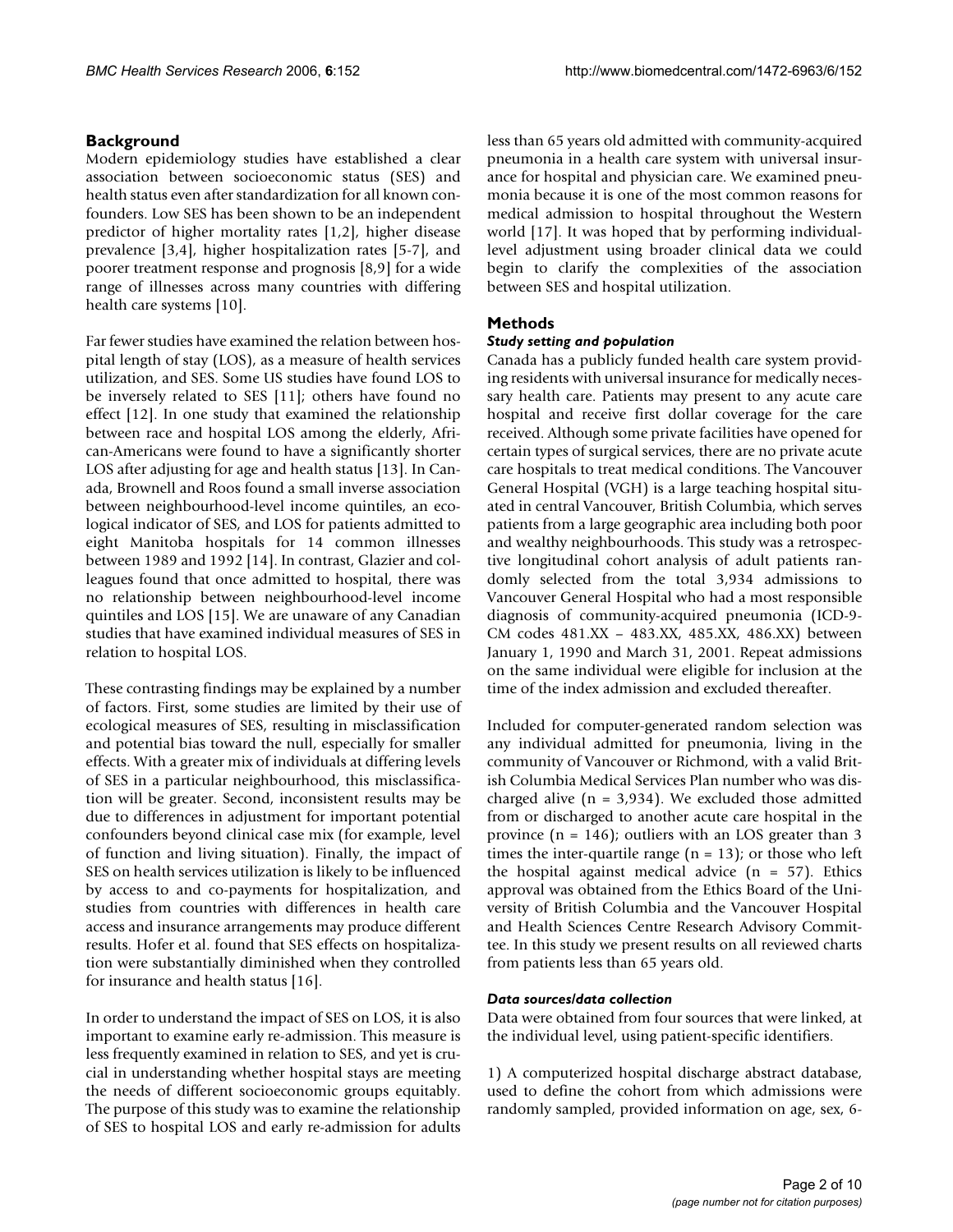digit postal code of residence, co-morbid diagnoses and hospital LOS.

2) A Statistics Canada postal code conversion program [18,19] linked individuals' postal codes to enumeration area census data on mean household income.

3) Structured chart review of sampled admissions by two registered nurses with extensive chart review experience, gathered individual-level data on demographics, illness severity, functional status and other measures of case mix.

4) The BC Linked Health Database, an individual-level, population-based research resource of linkable health care utilization and other data, provided data on all readmissions for any cause to any BC hospital within 30 days of discharge from the sampled hospitalization. This database is developed and maintained by the Centre for Health Services and Policy Research at the University of British Columbia, in collaboration with the British Columbia Ministry of Health [20].

# *Data measures*

*Length of stay (LOS), re-admission and socioeconomic status (SES)* Hospital LOS was measured in days from the date of admission to the date of discharge. Our second outcome of interest was re-admission to any acute care hospital in the province of British Columbia for any cause within 30 days of discharge from the index admission.

SES was measured in two ways:

1) Individual-level financial hardship measured by receipt of income assistance or provincial disability pension

To qualify for income assistance provided by the Government of British Columbia, a person's time-limited employment insurance must have expired and they must have depleted their savings. In 1996 (the approximate midpoint of the study period), the annual income of a single BC resident on income assistance was C\$7,081 [21]. To qualify for a provincial disability pension, an individual must prove a longstanding physical or mental disability and be ineligible for a federal disability pension. The annual income for a single person in BC living on a provincial disability pension in 1996 was C\$10,784 (Table 1) [21]. An individual is not eligible to receive income assistance if they are receiving a disability pension, and eligibility for either of these benefits applies only to those less than 65 years old.

This variable was derived from chart review data and coded as "yes" if there was a chart notation that the patient collected income assistance or received a disability pension. This information was recorded by clerical staff on

the admission face sheet at the time of admission, under the heading of "employer" and supplemented with social worker and clinical service providers' notes.

2) Neighbourhood-level income quintiles

Patient residential postal codes were aggregated into census enumeration areas based on the 1996 definitions using software provided by Statistics Canada [18,19]. Incomes (defined as income per single person equivalent) were based on census data on average household income and the distribution of households by size in each enumeration area. Within the enumeration areas represented by the study population, the lowest income ranged from C\$10,950 to C\$29,001 (Table 1). While not an individual-level measure of income, the use of this technique has been found to correlate well with individual SES in large population-based analyses and has been used extensively in health care research as a surrogate measure for SES [16].

# *Other variables examined*

We examined age, sex, smoking status and substance dependency as potential confounders. An individual was considered to be a smoker if there was any history of smoking documented in the year prior to admission. Substance abuse was coded as "yes" if there was documentation of alcohol, cocaine, heroin, prescription or illicit substance dependency at the time of admission.

We also measured pneumonia severity, using chart review data to construct a "Pneumonia Severity Index" (PSI) [22]. This index is calculated from individual demographic (age and sex), disease co-morbidity (neoplastic disease, hepatic disease, renal failure, congestive heart failure and cerebrovascular disease), and a mix of physiologic and laboratory measures. The index has been used clinically to determine when pneumonia patients should be hospitalized [22] and by researchers to explain variations in mortality and hospital LOS for pneumonia patients [23].

We used an imputation process to derive missing values in the PSI data. Ten percent of these data were missing and occurred at random with no relation to age. Cases with a single missing variable were filled in first. Using logistic regression on the data subset, the missing variable was regressed on all other variables in the PSI list. The derived regression was then applied to each case for which this variable was singly missing, and the predicted probability of the presence of the variable was estimated. Whenever this probability exceeded 0.5, the variable was entered as present for the case. For cases with multiple missing variables, a similar logistic technique was applied, replacing one variable at a time while omitting the other missing variables from the model, and building up the complete dataset in a stepwise manner.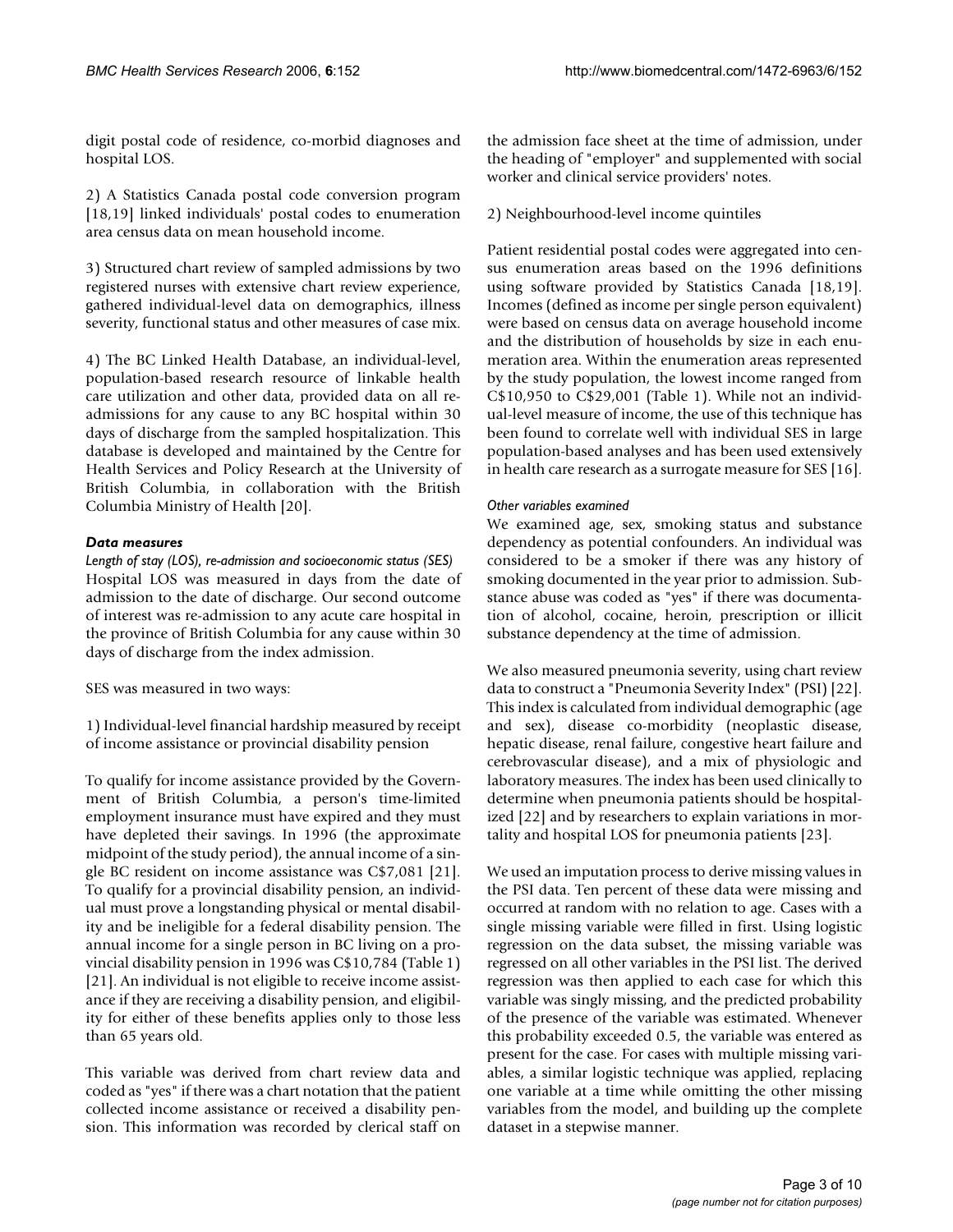| Characteristic                                                                            | n (%)            |
|-------------------------------------------------------------------------------------------|------------------|
| Employable persons on income assistance (C\$7,081) $\ddagger$                             | 84 (19)          |
| Persons receiving a provincial disability pension (C\$10,784) $\ddagger$                  | 64 (15)          |
| Receiving income assistance or provincial disability pension                              | 148(34)          |
| Neighbourhood-level income quintiles (average income range per single person equivalent)† |                  |
| $IC$10,950 - C$29,001$                                                                    | 183(45)          |
| 2 (C\$29,037 - C\$33,944)                                                                 | 79 (19)          |
| $3 (C$33,966 - C$38,834)$                                                                 | 38(9)            |
| $4 (C$38,881 - C$45,760)$                                                                 | 45 $(11)$        |
| $5 (C$46,045 - C$122,256)$                                                                | 65 (16)          |
| Missing                                                                                   | 24               |
| Male                                                                                      | 189(44)          |
| Mean Age, +/- SD                                                                          | $45.1, +/-12.6$  |
| <b>Current smoker</b>                                                                     | 205(47)          |
| Documented substance abuse issues                                                         | 111(26)          |
| <b>Pneumonia Severity Index</b>                                                           |                  |
| Mean, +/- SD                                                                              | $70.6, +/- 34.0$ |
| Median, min - max                                                                         | $64.0.12 - 219$  |
| <b>Documented ADL problem</b>                                                             | 19(4)            |
| <b>Number of co-morbidities</b>                                                           |                  |
| 0                                                                                         | 307(71)          |
|                                                                                           | 112(26)          |
| 2                                                                                         | 14(3)            |
| 3                                                                                         | 1(0.2)           |
| <b>Living alone</b>                                                                       | 107(25)          |

**Table 1: Socioeconomic status and other characteristics of study sample (n = 434) §**

§ Adult pneumonia admissions <65 years to Vancouver General Hospital, January 1, 1990 to March 31, 2001

‡ Annual benefits in British Columbia, 1996 [21]. These two categories of BC benefits are mutually exclusive; an individual cannot receive both at the same time. At ages 65 and over, individuals are no longer eligible for income assistance or provincial disability assistance.

† Range of 1996 census enumeration area average income per single person equivalent for Vancouver Census Metropolitan Area [18]

SD = standard deviation; min = minimum value; max = maximum value; ADL = activities of daily living

The variable "living alone" was coded "yes" if a patient was classified in the chart to be living alone at the time of admission. Functional impairment or "any documented problems with activities of daily living (ADLs)" was coded as "yes" if there was documentation in the nursing notes of difficulty with feeding, mobility, bathing, dressing and/ or toileting on admission. We note that one of our SES measures looked at "receipt of disability" and therefore had the potential for correlation with functional impairment. However, disability pensions are commonly provided for psychological disabilities rather than the functional impairments coded here.

We also used a modified Deyo adaptation of Charlson comorbidities for the ICD-9-CM codes listed as contributing to hospital stay [24,25]. Secondary diagnoses extracted from the hospital discharge database were used to construct this index. We excluded co-morbidities from the Charlson index that were already captured by the PSI variable discussed above, including neoplastic disease, renal failure, hepatic disease, congestive heart failure and cerebrovascular disease.

# *Data analysis*

After examining the data for outliers and possible data entry errors, we generated descriptive statistics and calculated crude mean and median lengths of stay for each study population characteristic. Appropriate parametric and non-parametric tests of comparison were used for univariate testing of LOS by the various factors. The distribution of each SES measure across other independent drivers of LOS was examined with bivariate linear regression models.

# *SES and LOS*

We examined the association between individual-level (receipt of income assistance or disability pension) and neighbourhood-level (income quintiles) SES measures and LOS using two separate multiple linear regression models. Due to the skewed distribution of our outcome variable (LOS), regression analyses were carried out after logarithmic transformation of this variable. Forward and backward stepwise linear regression was run entering all measured co-variates. Variables that were not significant at p < 0.05 in the model were dropped. We exponentiated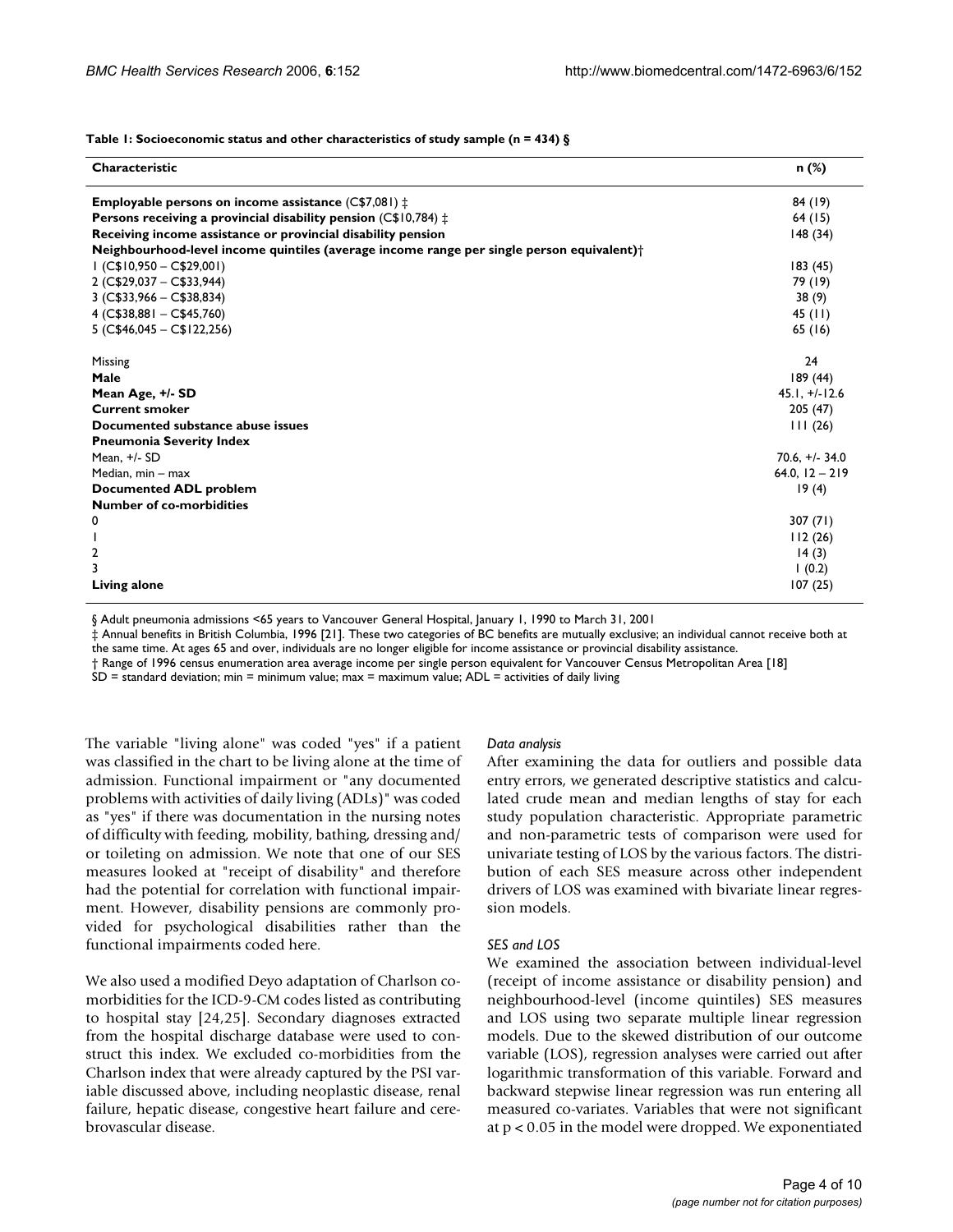the parameters of the model to generate the estimated adjusted multiplicative effects and 95% confidence intervals for each SES variable on LOS.

# *SES and re-admission*

Logistic regression models were used to examine the adjusted effect of each of our two SES measures on readmission within 30 days. Variables significant at p < 0.10 in univariate regression analysis were initially included in the multiple regression model and then omitted from the full model if they were not significant at  $p < 0.05$ .

Finally, all models were tested for co-linearity and twofactor interaction effects. Co-linearity was tested by analyzing the correlation matrix, dropping highly correlated variables (correlation coefficient  $\geq$  0.8), re-analyzing with different combinations and multiple models until stable results were obtained.

# **Results**

# *Characteristics of the study population*

A total of 148 patients (34% of the population under study) had individual-level financial hardship, with 84 (19%) patients on income assistance and 64 (15%) collecting a provincial disability pension (Table 1). Forty-five percent of individuals with available data (183/410), had postal codes corresponding to the lowest neighbourhoodlevel income quintile and the median income quintile was the second income quintile, representing an estimated range of C\$29,037 – C\$33,944 (Table 1). Table 2 describes the proportion of those identified with financial hardship by neighbourhood-level income quintiles.

A higher frequency of male admissions (63% vs. 53%,  $p =$ 0.05), living alone (41% vs. 16%, p < 0.001) and identified problems in activities of daily living (7% vs. 3%,  $p <$ 0.05) was seen among those with individual-level financial hardship (Table 3). This group also had a significantly higher mean PSI score on admission (75.5 vs. 68.1,  $p \lt \theta$ ) 0.05). In contrast, there were no significant differences in

**Table 2: Distribution of individual-level financial hardship by neighbourhood income quintiles among study sample (n = 434) §**

| Neighbourhood-<br>level income quintile | Individual-level financial hardship<br>n (%) |
|-----------------------------------------|----------------------------------------------|
|                                         | 78 (60)                                      |
| 2                                       | 16(12)                                       |
| 3                                       | 15(12)                                       |
|                                         | 12(9)                                        |
| 5                                       | 8(6)                                         |
| Missing                                 | 19                                           |

§ Adult pneumonia admissions <65 years to Vancouver General Hospital, January 1, 1990 to March 31, 2001

the distribution of the above variables across the lowest income quintile grouping (quintile 1) compared to quintiles 2 to 5 (Table 3).

# *SES and length of stay (LOS)*

Those with individual-level financial hardship had a longer median length of stay of 6 versus 4 days compared to those without – a difference that was significant in univariate testing  $(p < 0.01)$  (Table 4). After adjustment for PSI, number of co-morbidities, any problem with activities of daily living, living alone and year of admission, financial hardship was associated with an estimated 15% (95% CI -0.4, +32, p = 0.057) longer LOS (Table 5). Sex, smoking and substance abuse were not significant in the multiple regression analysis and therefore not included in the final model.

There was no significant association of neighbourhoodlevel income quintiles with LOS in univariate (Table 4) or multiple regression analysis (Table 5).

# *SES and hospital re-admission within 30 days*

Three hundred and fifty one records (81%) were successfully linked to secondary hospital discharge data. Linkage of reviewed cases admitted in the last three years of the study time period was hindered due to technical difficulties with the linkage process for those years. Among those that were linked, there were 43 (12%) all-cause hospital re-admissions within 30 days of discharge from the index admission. Twelve re-admissions (3%) occurred within the first 10 days and 22 (6%) occurred within the first 20 days. Apart from year of admission, there were no differences between linked and unlinked cases with the exception of a higher proportion of individuals in the first (lowest) income quintile among the unlinked (16/83, 53%, n = 83) compared to linked cases (139/351, 40%, n  $= 351$ .

Among those re-admitted, just over one half  $(53\%, n =$ 23) had individual-level financial hardship compared to 30% (n = 91) of those not re-admitted. In the multiple regression analysis, financial hardship was associated with re-admission (adjusted OR 2.65, 95% CI 1.38, 5.09) (Table 6). Male sex was also associated with early readmission (adjusted OR 2.05, 95% CI 1.01, 4.18) in the multiple regression model.

There was no significant association of neighbourhoodlevel income quintiles with re-admission in either univariate or multiple regression analysis (Table 6). When we reran the models using income deciles vs. quintiles, results were the same. When we re-ran the models excluding cases with imputed data, there was also very little difference in the magnitude of estimated effect for either out-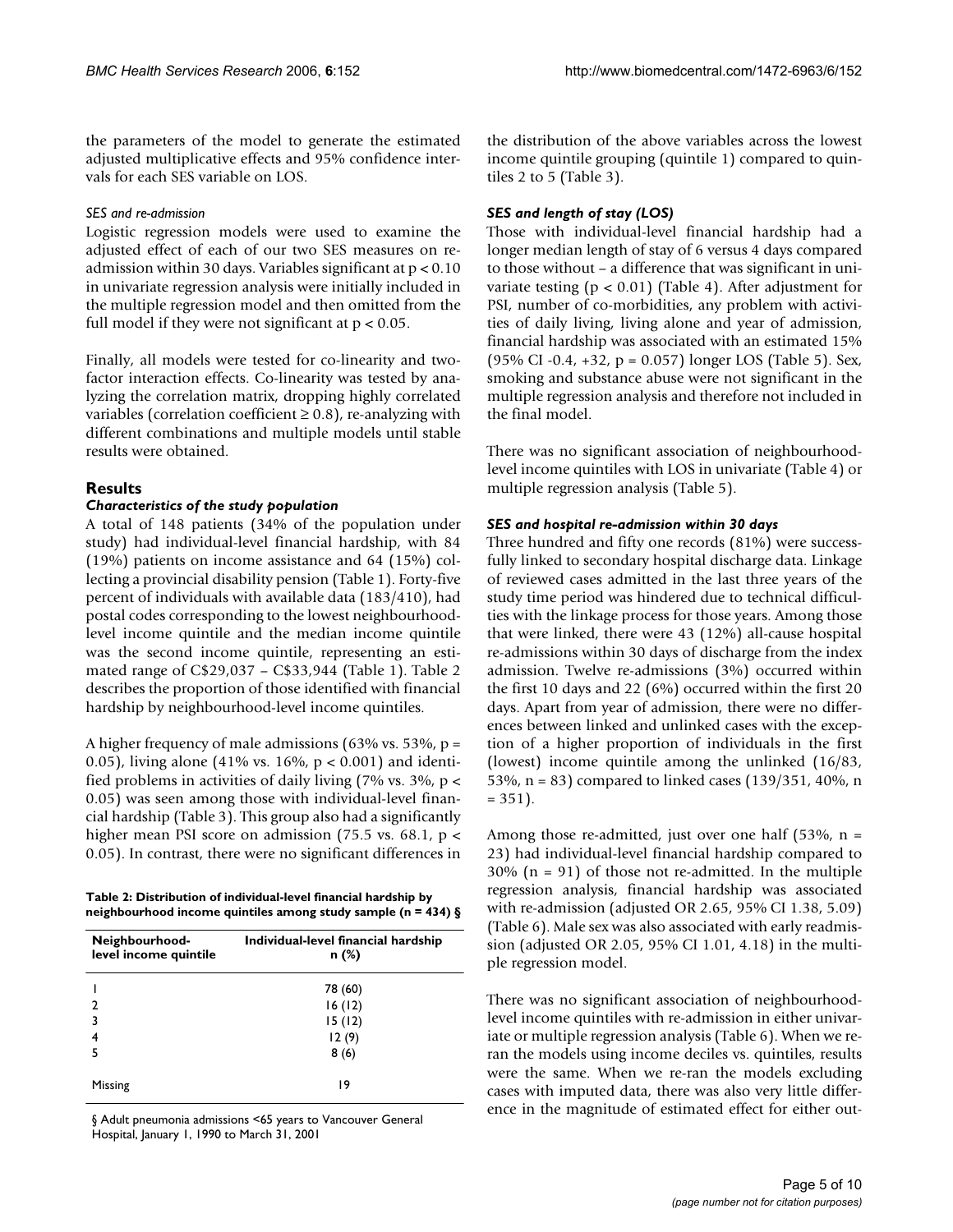| Individual-level financial hardship |                                                                               |                                                                                    |           |
|-------------------------------------|-------------------------------------------------------------------------------|------------------------------------------------------------------------------------|-----------|
| Characteristic                      | Income assistance or<br>provincial disability pension<br>$(n = 148)$<br>n (%) | No income assistance or<br>provincial disability pension<br>$(n = 286)$<br>$n$ (%) | p-value   |
| Mean Age, +/- SD                    | $43.9 + (-11.9)$                                                              | $45.7 + (-13.0)$                                                                   | <b>NS</b> |
| Male                                | 93 (63)                                                                       | 152(53)                                                                            | 0.05      |
| Mean PSI, +/- SD                    | $75.5, +/- 37.4$                                                              | $68.1, +/- 31.8$                                                                   | < 0.05    |
| $Co$ -morbid $Dx > I$               | 8(5)                                                                          | 7(2)                                                                               | NS.       |
| <b>Documented ADL problem</b>       | 11(7)                                                                         | 8(3)                                                                               | < 0.05    |
| <b>Living alone</b>                 | 61(41)                                                                        | 46(16)                                                                             | < 0.001   |

**Table 3: Distribution of length of stay predictors by socioeconomic status measure among study sample (n = 434) §**

# **Neighbourhood-level income quintile**

|                               | <b>Quintile I</b><br>$(n = 183)$ | Quintiles 2-5<br>$(n = 227)$ | p-value   |
|-------------------------------|----------------------------------|------------------------------|-----------|
| Mean Age, +/- SD              | $44.7, +/- 12.9$                 | $45.6, +/- 12.6$             | NS.       |
| Male                          | 102(56)                          | 129(57)                      | <b>NS</b> |
| Mean PSI, +/- SD              | $73.9 + - 35.8$                  | $68.1, +/- 32.4$             | <b>NS</b> |
| $Co$ -morbid $Dx > I$         | 7(4)                             | 8(4)                         | <b>NS</b> |
| <b>Documented ADL problem</b> | 10(5)                            | 8(4)                         | NS.       |
| Living alone                  | 40(22)                           | 53 (23)                      | <b>NS</b> |

§ Adult pneumonia admissions <65 years to Vancouver General Hospital, January 1, 1990 to March 31, 2001

 $SD$  = standard deviation;  $NS$  = not significant;  $PSI$  = pneumonia severity index;

Co-morbid  $Dx =$  co-morbidity diagnoses;  $ADL =$  activities of daily living

come. There were no significant interaction effects for any of the models.

# **Discussion**

Our study found that approximately one in three admissions were on social assistance or collecting disability pension. This is substantially higher than the reported average of 7.77% of the BC population collecting social assistance or disability pension between 1995 and 2000 [26]. We also found a disproportionately high number of pneumonia admissions had income quintiles in the bottom 20%

of incomes in Vancouver. Both findings are consistent with the literature in a number of Western countries, that hospitalized pneumonia [27] and general medical admissions [5-7] tend to be poorer than the general population.

*Individual-level financial hardship and hospital utilization* Our study found a significant difference in median, unadjusted LOS among pneumonia patients less than 65 years old with individual-level financial hardship (6 vs. 4 days, p < 0.01). This association had marginal significance after adjustment for case mix, functional impairment, and liv-

**Table 4: Length of stay by socioeconomic status measure among study sample (n = 434) §**

| <b>SES</b> measure                   | Mean LOS, +/- SD; Median LOS, min – max; n |  |
|--------------------------------------|--------------------------------------------|--|
| Individual-level financial hardship  |                                            |  |
| Yes                                  | 7.4, $+/- 6.7$ ; 6.0, $-55$ ; n = 148      |  |
| <b>No</b>                            | 5.4, $+/-$ 4.3; 4.0, $-$ 36; n = 286       |  |
| p-value                              | < 0.01                                     |  |
| Neighbourhood-level income quintiles |                                            |  |
|                                      | 6.2, $+/-$ 5.2; 5.0, $1 - 33$ ; n = 183    |  |
| $\overline{2}$                       | 6.1, $+/- 4.3$ ; 5.0, 1 - 22; n = 79       |  |
| 3                                    | $5.2, +/- 2.9; 5.0, 1 - 15; n = 38$        |  |
| 4                                    | 7.1, $+/-$ 8.5; 5.0, 1 - 55; n = 45        |  |
| 5                                    | $5.7, +/- 5.4; 4.0, 1 - 36; n = 65$        |  |
| p-value                              | <b>NS</b>                                  |  |

§ Adult pneumonia admissions <65 years to Vancouver General Hospital, January 1, 1990 to March 31, 2001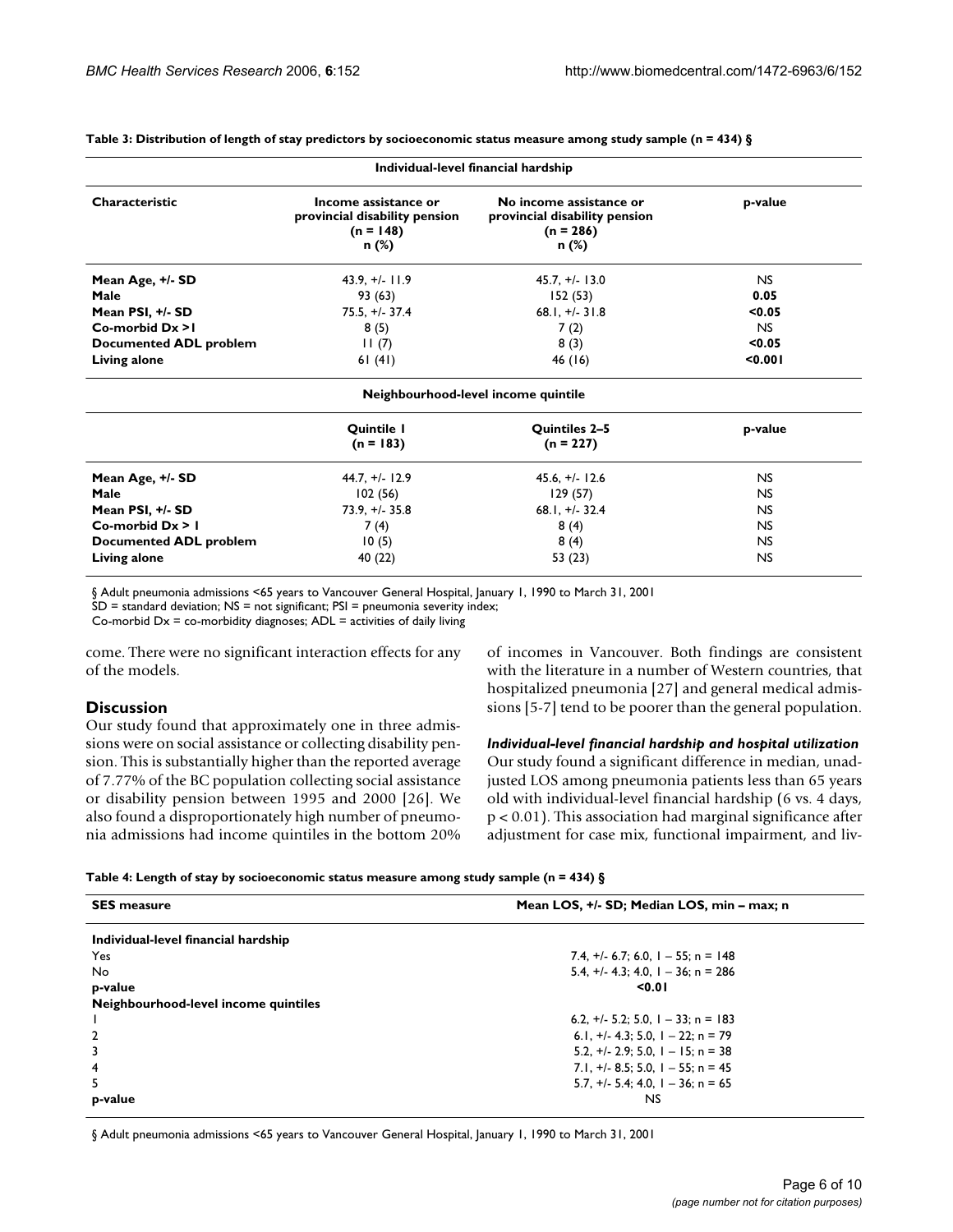| <b>SES measure</b>                                              | <b>Adjusted % difference in LOS</b><br>(95% CI) | p-value   | <b>R2 SES measure</b> | R <sub>2</sub> model |
|-----------------------------------------------------------------|-------------------------------------------------|-----------|-----------------------|----------------------|
| Individual-level financial hardship (n = 434) $\ddagger$        |                                                 |           |                       |                      |
| Yes                                                             | $15(-0.4, +32)$                                 | 0.057     | 0.028                 | 0.245                |
| No (reference)                                                  |                                                 |           |                       |                      |
| Neighbourhood-level income quintiles ( $n = 410$ ) <sup>+</sup> |                                                 |           |                       |                      |
|                                                                 | $-11(-27, +8)$                                  | <b>NS</b> | 0.004                 | 0.248                |
| $\overline{2}$                                                  | $6(-16, +33)$                                   | <b>NS</b> |                       |                      |
| 3                                                               | $4(-21, +37)$                                   | <b>NS</b> |                       |                      |
| $\overline{4}$                                                  | $13(-13, 46)$                                   | <b>NS</b> |                       |                      |
| 5 (reference)                                                   |                                                 |           |                       |                      |

**Table 5: Adjusted percent differences (95% CI) in LOS by SES measure among study sample (n = 434) §**

§ Adult pneumonia admissions <65 years to Vancouver General Hospital, January 1, 1990 to March 31, 2001

‡ Model adjusted for PSI, 15% (+11,+20); # co-morbidities, 24% (+10,+40); documented ADL problem, 85% (+34,+154); living alone, 20% (+3,+41); year of admission, -5% (-7,-3)

† Model adjusted for PSI, 15% (+11,+20); # co-morbidities, 24% (+9,+40); documented ADL problem, 96% (+42,+171); living alone, 24% (+5,+45); year of admission, -5% (-7,-3)

SES = socioeconomic status; LOS = length of stay; 95% CI = 95% confidence interval; NS = not significant; PSI = pneumonia severity index; ADL = activities of daily living

ing alone, and ultimately only a small amount of the variation in outcome was explained by financial hardship (R squared change from 23.9% to 24.5% after inclusion in the model). This suggests that once admitted to hospital with pneumonia, there is a very minor effect of financial hardship on hospital stay per se. Rather, the impact of SES is confounded by a range of other characteristics (illness severity, disease co-morbidity, functional status and living alone) that both lengthen LOS and are disproportionately present among those with financial hardship. This finding is quite different from those of Stelianides and colleagues who prospectively examined 107 patients hospitalized for pneumonia in France [27]. These authors found an adjusted 5.7 days longer LOS associated with low SES. However the mean LOS of all patients reported in this study was substantially higher (15 days) than in our study and there was no adjustment for factors beyond clinical case mix.

Our finding that those with individual-level financial hardship had a greater than 2.5-fold adjusted odds of readmission within 30 days of discharge suggests a number of scenarios. Patients may experience destabilization of their illness following discharge due to challenging social circumstances such as poor housing and inadequate nutrition. Also, these individuals may be less likely to adhere to post-discharge treatment plans because of a decreased ability to access needed ambulatory care. Alternatively, patients with financial hardship may be more vulnerable to experiencing a new illness that is not directly related to their initial hospitalization with pneumonia.

From a health policy perspective, and regardless of the mechanism, the study results suggest that there may be insufficient provision of post-discharge services after a hospitalization for pneumonia. One might argue that there is a false economy to discharging patients who are medically stable but "socially precarious" and that failure

| Table 6: Adjusted odds ratios (95% CI) for re-admission associated with SES measure among study sample (n=351) § |  |  |  |
|------------------------------------------------------------------------------------------------------------------|--|--|--|
|------------------------------------------------------------------------------------------------------------------|--|--|--|

| <b>SES</b> measure                                          | Adjusted OR (95% CI) | p-value   |
|-------------------------------------------------------------|----------------------|-----------|
| Individual-level financial hardship (n=351) $\ddagger$      |                      |           |
| Yes                                                         | $2.65$ (1.38, 5.09)  | < 0.01    |
| No (reference)                                              |                      |           |
| Neighbourhood-level income quintiles $(n=335)$ <sup>+</sup> |                      |           |
|                                                             | 0.75(0.29, 1.92)     | <b>NS</b> |
| $\overline{2}$                                              | 1.03(0.39, 2.74)     | <b>NS</b> |
| 3                                                           | 0.52(0.13, 2.15)     | <b>NS</b> |
| 4                                                           | 1.02(0.29, 3.54)     | <b>NS</b> |
| 5 (reference)                                               |                      |           |

§ Adult pneumonia admissions <65 years to Vancouver General Hospital, January 1, 1990 to March 31, 2001 readmitted to hospital within 30 days of discharge

‡ Model adjusted for male sex, OR = 2.05 (1.01, 4.18)

† Model adjusted for male sex, OR = 2.15 (1.05, 4.40); # co-morbidities, OR = 1.72 (1.06, 2.79)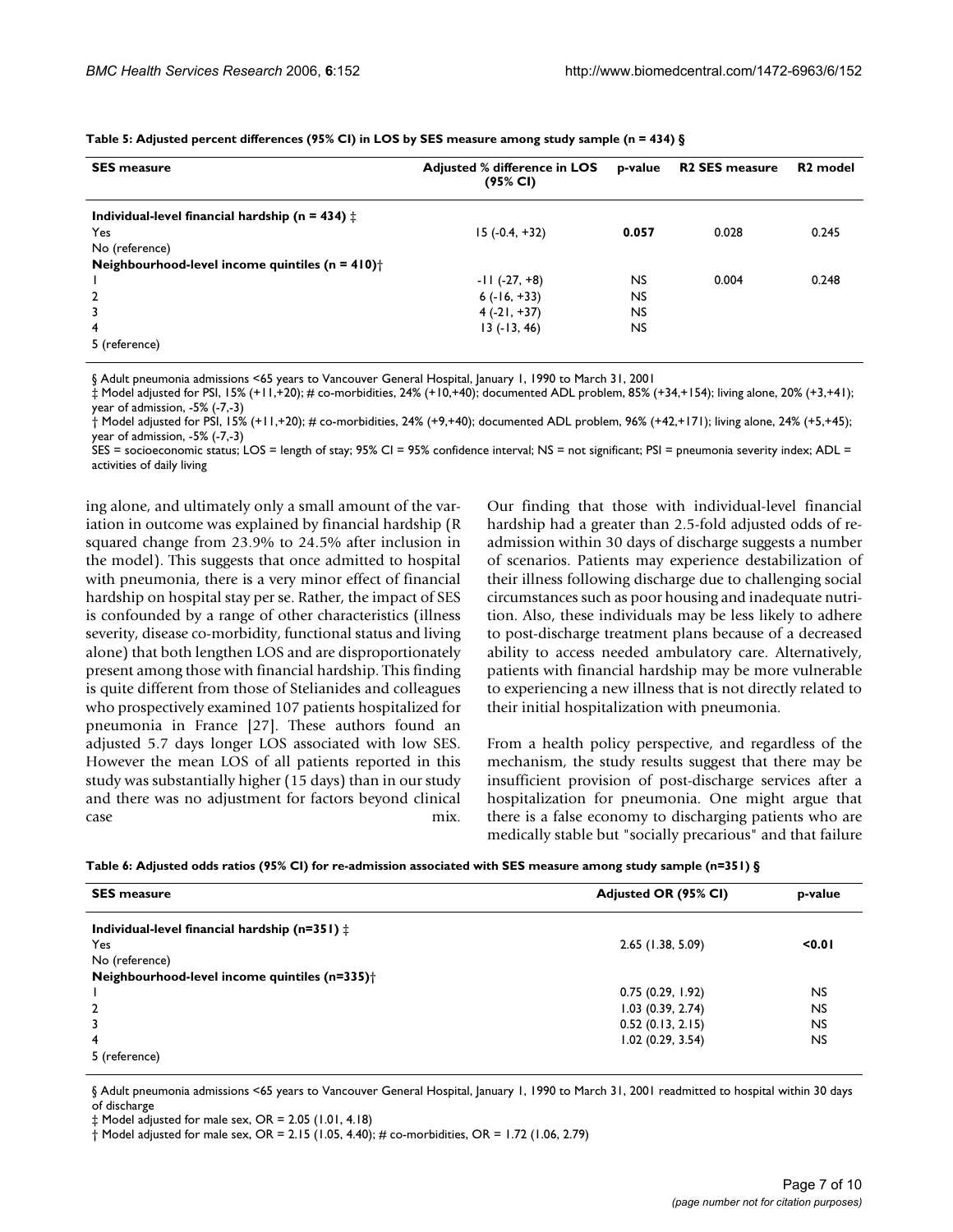to address the latter context results in early post-discharge medical destabilization with costly re-admission. The piloting of programs to provide "sub-acute" medical and social support, or systems that follow low income patients in the community after discharge to address potential complications, may be useful in decreasing rates of readmission among this population. Prospective research, to better understand the causes for re-admission among those with financial hardship, and to pilot re-admission prevention programs among this population, would also be an important line of further research.

# *Ecological SES (income quintiles) and hospital utilization*

In contrast to the link between individual-level financial hardship and hospital LOS and re-admission, we found that the neighbourhood-level income quintile variable was remarkably inert. We suggest that this may be due to a lack of precision of this ecological variable in identifying individuals experiencing a more extreme degree of financial hardship. Seventy-eight of the one hundred and twenty-nine (60%) individuals with financial hardship also had postal codes corresponding to the lowest income quintile, and the association was significant (Pearson Chisquare =  $19.09$ ,  $p < 0.001$ ). On the other hand, a substantial number of those with financial hardship ( $n = 51$ , 40%) also had postal codes that fell into neighbourhoodlevel income quintiles outside of the poorest quintile.

Other possible explanations for the inconsistency in results between individual and ecological measures of SES include the following. Firstly, the low income range represented by postal codes in the bottom quintile was substantially higher than the income represented by those with individual-level financial hardship (C\$10,950 – 29,001 vs. C\$7,081). Secondly, the group with individuallevel financial hardship had a disproportionate number of missing postal codes, compared to the rest of the population under 65 years (13% vs. 6%). This may reflect a greater proportion of individuals with financial hardship and unstable housing for which a residential postal code could not be assigned. Finally, while postal code of residence may be good at identifying neighbourhood characteristics such as access to transit and green space, one would expect pneumonia to be more related to individual-level characteristics like housing conditions, nutrition and poverty.

These differences of precision and type of measure may be less important for studies with large sample sizes. Roos et al. examined administrative data for the urban population of Manitoba ( $N = 794,555$ ) and demonstrated a significant inverse socioeconomic gradient for pneumonia hospitalization rates using the same postal code derived neighbourhood-level income measure used in our study [28].

This finding has important implications for health services researchers who are often restricted, by data availability, to the use of ecological measures when adjusting for SES. While the imprecision of neighbourhood-level SES measures resulting in random misclassification of observations is unlikely to attenuate SES effects in large population studies [16,29], our research suggests that they should be used with caution in smaller clinical studies. Beyond the problem of misclassification, it should be noted that ecological measures presuppose the presence of a fixed address – something that is often missing among the most marginalized patients, whose social circumstances are also most likely to affect the health outcomes examined. Exclusion of marginalized groups through measurement of SES with ecological measures alone may thus lead to an underestimation and/or underadjustment of SES effects.

# *Distribution of other patient characteristics by socioeconomic status*

Individuals with financial hardship were more likely to be male, to live on their own, to have a disability and to present with a higher degree of illness severity as measured by the PSI. The independent association of all these variables with LOS confirms the importance of measuring these effects as potential confounders of socioeconomic status on hospital utilization.

# *Study strengths and weaknesses*

This study was limited by potential misclassification and unintended bias introduced by the retrospective nature of the data collection. It is possible for example, that there were those on social assistance or disability pensions, who for some reason, did not report this on admission or in the course of their clinical stay. If this was the case and these individuals had a disproportionate frequency of shorter lengths of stay or re-admissions, then the results may be confounded in a direction away from the null.

Another weakness is that we did not explore the reasons for individuals having missing postal code data at the time of chart review. This would be important to understand whether the missing data for this variable confounded the relation of neighbourhood income quintiles with our outcomes. However, our use of chart review data allowed us to employ both a more precise individual-level and an ecological SES measure, and compare the two. It also allowed us to use a richer set of clinical data to construct a disease-specific illness severity measure (such as PSI) and to examine other important potential confounding variables. The linkage of these chart review data with secondary provincial health data contributes to a more complete understanding of the relationship between SES and hospital utilization.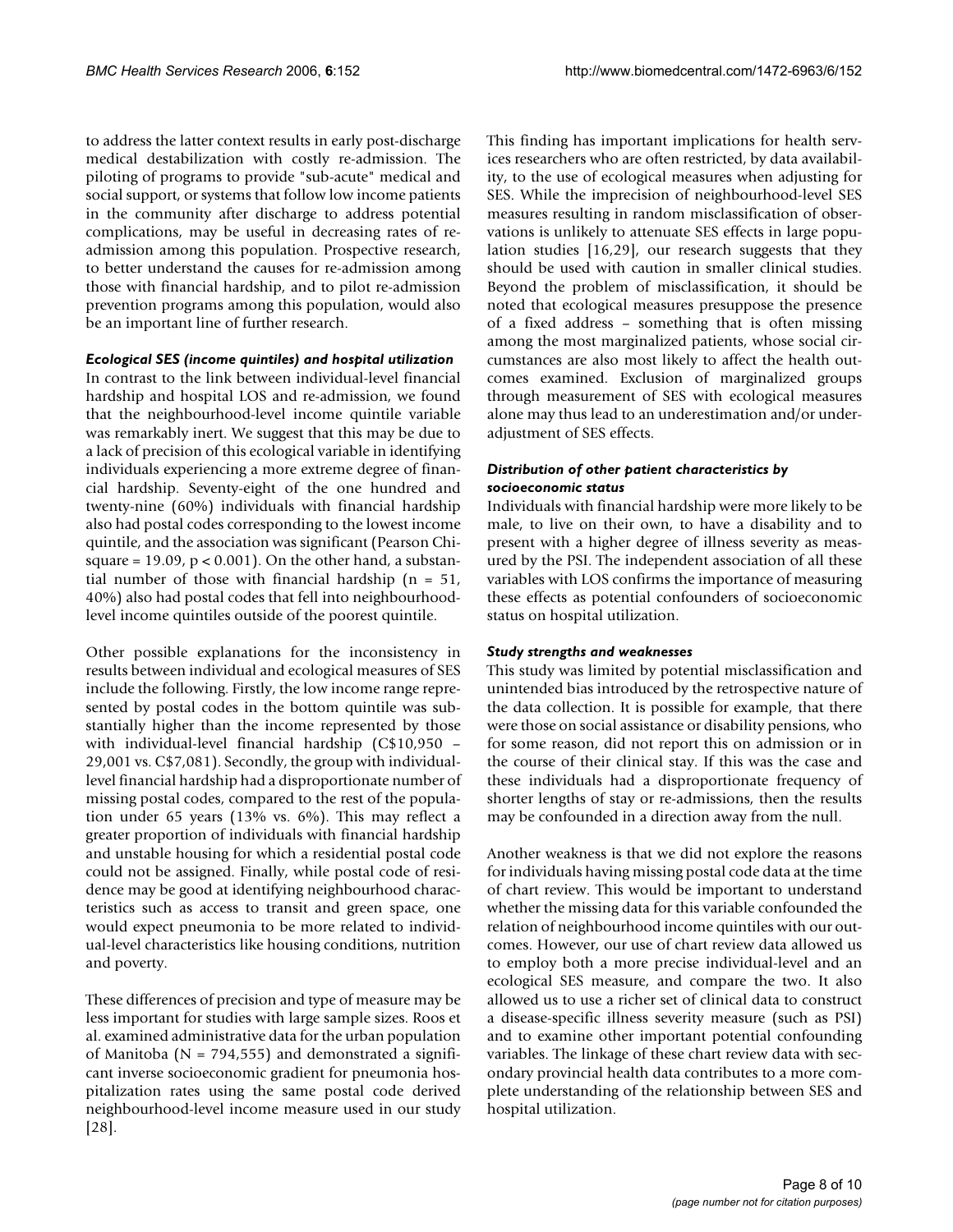# **Conclusion**

Individuals with financial hardship have a longer hospital LOS and are more likely to experience re-admission to hospital, perhaps as a result of their social circumstances. However, there is no demonstrated income gradient associated with hospital LOS among patients admitted for pneumonia when income is measured as an ecological variable. The ecological income quintile variable, while useful in many circumstances, may be insufficiently sensitive to pick up SES effects in smaller clinical studies.

### **Competing interests**

The author(s) declare that they have no competing interests.

# **Authors' contributions**

MJM contributed to the research design, coordinated the implementation of the research and played a major role in the manuscript writing. RJR and ARL assisted with the study design and implementation. RJR, ARL and JMF all contributed to the data interpretation. MS supervised the data analysis and MBC performed the data analysis. All authors contributed to the manuscript writing and gave final approval of the version to be published.

#### **Acknowledgements**

The study was funded by the Vancouver Foundation FY 01–02 and an additional seed grant from CIHR FY02-03. We gratefully acknowledge the assistance of Karen Cardiff and Eva Somogyi who performed the chart review, Susan Sirrett and Diane Lofthouse who assisted in the data extraction from the VGH/QUIST database, David Jung who assisted in the design and implementation of the data coding sheet, Edwin Mak who performed the PSI imputation analysis, Nino Pagliccia who performed the data linkage of chart review data with the BC Linked Health Database, Kim McGrail from the Centre for Health Services and Policy Research who assisted with postal code data linkage to SES quitiles and deciles and assisted with critical review of the manuscript, Clyde Hertzman, and Sam Sheps from the Department of Healthcare and Epidemiology, University of British Columbia, who assisted with critical review of the manuscript.

#### **References**

- 1. Wilkins R, Berthelot JM, Ng E: **Trends in mortality by neighbourhood income in urban Canada from 1971 to 1996.** *Health Reports* 2002, **Suppl 13:**45-71.
- 2. Mustard CA, Derksen S, Berthelot JM, Wolfson M, Roos LL: **[Age](http://www.ncbi.nlm.nih.gov/entrez/query.fcgi?cmd=Retrieve&db=PubMed&dopt=Abstract&list_uids=9232733)[specific education and income gradients in morbidity and](http://www.ncbi.nlm.nih.gov/entrez/query.fcgi?cmd=Retrieve&db=PubMed&dopt=Abstract&list_uids=9232733) [mortality in a Canadian province.](http://www.ncbi.nlm.nih.gov/entrez/query.fcgi?cmd=Retrieve&db=PubMed&dopt=Abstract&list_uids=9232733)** *Soc Sci Med* 1997, **45:**383-397.
- 3. Marmot MG, Rose G, Shipley M, Hamilton PJ: **[Employment grade](http://www.ncbi.nlm.nih.gov/entrez/query.fcgi?cmd=Retrieve&db=PubMed&dopt=Abstract&list_uids=744814) [and coronary heart disease in British civil servants.](http://www.ncbi.nlm.nih.gov/entrez/query.fcgi?cmd=Retrieve&db=PubMed&dopt=Abstract&list_uids=744814)** *J Epidemiol Community Health* 1978, **32:**244-249.
- 4. Meddings DR, Hertzman C, Barer ML, Evans RG, Kazanjian A, McGrail K, Sheps SB: **[Socioeconomic status, mortality, and the](http://www.ncbi.nlm.nih.gov/entrez/query.fcgi?cmd=Retrieve&db=PubMed&dopt=Abstract&list_uids=9665575) [development of cataract at a young age.](http://www.ncbi.nlm.nih.gov/entrez/query.fcgi?cmd=Retrieve&db=PubMed&dopt=Abstract&list_uids=9665575)** *Soc Sci Med* 1998, **46:**1451-1457.
- 5. Lin S, Fitzgerald E, Hwang SA, Munsie JP, Stark A: **[Asthma hospital](http://www.ncbi.nlm.nih.gov/entrez/query.fcgi?cmd=Retrieve&db=PubMed&dopt=Abstract&list_uids=10350220)[ization rates and socioeconomic status in New York State](http://www.ncbi.nlm.nih.gov/entrez/query.fcgi?cmd=Retrieve&db=PubMed&dopt=Abstract&list_uids=10350220) [\(1987-1993\).](http://www.ncbi.nlm.nih.gov/entrez/query.fcgi?cmd=Retrieve&db=PubMed&dopt=Abstract&list_uids=10350220)** *J Asthma* 1999, **36:**239-251.
- 6. Pappas G, Hadden WC, Kozak LJ, Fisher GF: **[Potentially avoidable](http://www.ncbi.nlm.nih.gov/entrez/query.fcgi?cmd=Retrieve&db=PubMed&dopt=Abstract&list_uids=9184511) [hospitalizations: inequalities in rates between US socioeco](http://www.ncbi.nlm.nih.gov/entrez/query.fcgi?cmd=Retrieve&db=PubMed&dopt=Abstract&list_uids=9184511)[nomic groups.](http://www.ncbi.nlm.nih.gov/entrez/query.fcgi?cmd=Retrieve&db=PubMed&dopt=Abstract&list_uids=9184511)** *Am J Public Health* 1997, **87:**811-816.
- 7. Billings J, Zeitel L, Lukomnik J, Carey TS, Blank AE, Newman L: **Impact of socioeconomic status on hospital use in New York City.** *Health Aff* 1993, **12:**162-173.
- 8. Gordon NH, Crowe JP, Brumberg DJ, Berger NA: **[Socioeconomic](http://www.ncbi.nlm.nih.gov/entrez/query.fcgi?cmd=Retrieve&db=PubMed&dopt=Abstract&list_uids=1580237) [factors and race in breast cancer recurrence and survival.](http://www.ncbi.nlm.nih.gov/entrez/query.fcgi?cmd=Retrieve&db=PubMed&dopt=Abstract&list_uids=1580237)** *Am J Epidemiol* 1992, **135:**609-618.
- 9. Callahan LF, Pincus T: **[Formal education level as a significant](http://www.ncbi.nlm.nih.gov/entrez/query.fcgi?cmd=Retrieve&db=PubMed&dopt=Abstract&list_uids=3190781) [marker of clinical status in rheumatoid arthritis.](http://www.ncbi.nlm.nih.gov/entrez/query.fcgi?cmd=Retrieve&db=PubMed&dopt=Abstract&list_uids=3190781)** *Arthritis Rheum* 1988, **31:**1346-1357.
- 10. Bobak M, Hertzman C, Skodova Z, Marmot M: **[Socioeconomic sta](http://www.ncbi.nlm.nih.gov/entrez/query.fcgi?cmd=Retrieve&db=PubMed&dopt=Abstract&list_uids=10195663)[tus and cardiovascular risk factors in the Czech Republic.](http://www.ncbi.nlm.nih.gov/entrez/query.fcgi?cmd=Retrieve&db=PubMed&dopt=Abstract&list_uids=10195663)** *Int J Epidemiol* 1999, **28:**46-52.
- 11. Epstein AM, Stern RS, Weissman JS: **[Do the poor cost more? A](http://www.ncbi.nlm.nih.gov/entrez/query.fcgi?cmd=Retrieve&db=PubMed&dopt=Abstract&list_uids=2108331) [multihospital study of patients' socioeconomic status and](http://www.ncbi.nlm.nih.gov/entrez/query.fcgi?cmd=Retrieve&db=PubMed&dopt=Abstract&list_uids=2108331) [use of hospital resources.](http://www.ncbi.nlm.nih.gov/entrez/query.fcgi?cmd=Retrieve&db=PubMed&dopt=Abstract&list_uids=2108331)** *N Engl J Med* 1990, **322:**1122-1128.
- 12. Weingarten JP, Clay JC, Heckert DA: **[Impact of socioeconomic](http://www.ncbi.nlm.nih.gov/entrez/query.fcgi?cmd=Retrieve&db=PubMed&dopt=Abstract&list_uids=10175519) [status on health care utilization: factors influencing length of](http://www.ncbi.nlm.nih.gov/entrez/query.fcgi?cmd=Retrieve&db=PubMed&dopt=Abstract&list_uids=10175519) [stay.](http://www.ncbi.nlm.nih.gov/entrez/query.fcgi?cmd=Retrieve&db=PubMed&dopt=Abstract&list_uids=10175519)** *J Health Hum Serv Adm* 1997, **19:**384-409.
- 13. Buckle JM, Horn SD, Oates VM, Abbey H: **[Severity of illness and](http://www.ncbi.nlm.nih.gov/entrez/query.fcgi?cmd=Retrieve&db=PubMed&dopt=Abstract&list_uids=1497393) [resource use differences among white and black hospitalized](http://www.ncbi.nlm.nih.gov/entrez/query.fcgi?cmd=Retrieve&db=PubMed&dopt=Abstract&list_uids=1497393) [elderly.](http://www.ncbi.nlm.nih.gov/entrez/query.fcgi?cmd=Retrieve&db=PubMed&dopt=Abstract&list_uids=1497393)** *Arch Intern Med* 1992, **152:**1596-1603.
- 14. Brownell MD, Roos NP: **[Variation in length of stay as a measure](http://www.ncbi.nlm.nih.gov/entrez/query.fcgi?cmd=Retrieve&db=PubMed&dopt=Abstract&list_uids=7882230) [of efficiency in Manitoba hospitals.](http://www.ncbi.nlm.nih.gov/entrez/query.fcgi?cmd=Retrieve&db=PubMed&dopt=Abstract&list_uids=7882230)** *CMAJ* 1995, **152:**675-682.
- 15. Glazier RH, Badley EM, Gilbert JE, Rothman L: **[The nature of](http://www.ncbi.nlm.nih.gov/entrez/query.fcgi?cmd=Retrieve&db=PubMed&dopt=Abstract&list_uids=10986783) [increased hospital use in poor neighbourhoods: findings from](http://www.ncbi.nlm.nih.gov/entrez/query.fcgi?cmd=Retrieve&db=PubMed&dopt=Abstract&list_uids=10986783) [a Canadian inner city.](http://www.ncbi.nlm.nih.gov/entrez/query.fcgi?cmd=Retrieve&db=PubMed&dopt=Abstract&list_uids=10986783)** *Can J Public Health* 2000, **91:**268-273.
- 16. Hofer TP, Wolfe RA, Tedeschi PJ, McMahon LF, Griffith JR: **[Use of](http://www.ncbi.nlm.nih.gov/entrez/query.fcgi?cmd=Retrieve&db=PubMed&dopt=Abstract&list_uids=9618670) [community versus individual socioeconomic data in predict](http://www.ncbi.nlm.nih.gov/entrez/query.fcgi?cmd=Retrieve&db=PubMed&dopt=Abstract&list_uids=9618670)[ing variation in hospital use.](http://www.ncbi.nlm.nih.gov/entrez/query.fcgi?cmd=Retrieve&db=PubMed&dopt=Abstract&list_uids=9618670)** *Health Serv Res* 1998, **33:**243-259.
- 17. Garibaldi RA: **[Epidemiology of community-acquired respira](http://www.ncbi.nlm.nih.gov/entrez/query.fcgi?cmd=Retrieve&db=PubMed&dopt=Abstract&list_uids=4014285)[tory tract infections in adults. Incidence, etiology, and](http://www.ncbi.nlm.nih.gov/entrez/query.fcgi?cmd=Retrieve&db=PubMed&dopt=Abstract&list_uids=4014285) [impact.](http://www.ncbi.nlm.nih.gov/entrez/query.fcgi?cmd=Retrieve&db=PubMed&dopt=Abstract&list_uids=4014285)** *Am J Med* 1985, **78:**32-37.
- 18. Wilkins R: **PCCF+ version 4D user's guide. Automated geographic coding based on the Statistics Canada postal code conversion files, including postal codes to December 2003.[82-F0086-XDB].** Ottawa, Health Analysis and Measurement Group, Statistics Canada; 2004.
- 19. Wilkins R: **[Use of postal codes and addresses in the analysis of](http://www.ncbi.nlm.nih.gov/entrez/query.fcgi?cmd=Retrieve&db=PubMed&dopt=Abstract&list_uids=8292756) [health data.](http://www.ncbi.nlm.nih.gov/entrez/query.fcgi?cmd=Retrieve&db=PubMed&dopt=Abstract&list_uids=8292756)** *Health Reports* 1993, **5:**157-177.
- 20. Chamberlayne R, Green B, Barer ML, Hertzman C, Lawrence WJ, Sheps SB: **[Creating a population-based linked health database:](http://www.ncbi.nlm.nih.gov/entrez/query.fcgi?cmd=Retrieve&db=PubMed&dopt=Abstract&list_uids=9735524) [a new resource for health services research.](http://www.ncbi.nlm.nih.gov/entrez/query.fcgi?cmd=Retrieve&db=PubMed&dopt=Abstract&list_uids=9735524)** *Can J Public Health* 1998, **89(4):**270-3.
- 21. Minister of Public Works and Government Services Canada 2004: **National Council of Welfare Reports, Welfare Incomes 2003.** [[http://www.ncwcnbes.net/htmdocument/](http://www.ncwcnbes.net/htmdocument/reportWelfareIncomes2003/WI2003_e.pdf) [reportWelfareIncomes2003/WI2003\\_e.pdf\]](http://www.ncwcnbes.net/htmdocument/reportWelfareIncomes2003/WI2003_e.pdf).
- 22. Fine MJ, Auble TE, Yealy DM, Hanusa BH, Weissfeld LA, Singer DE, Coley CM, Marrie TJ, Kapoor WN: **[A prediction rule to identify](http://www.ncbi.nlm.nih.gov/entrez/query.fcgi?cmd=Retrieve&db=PubMed&dopt=Abstract&list_uids=8995086) [low-risk patients with community-acquired pneumonia.](http://www.ncbi.nlm.nih.gov/entrez/query.fcgi?cmd=Retrieve&db=PubMed&dopt=Abstract&list_uids=8995086)** *N Engl J Med* 1997, **336:**243-250.
- 23. Feagan BG, Marrie TJ, Lau CY, Wheeler SL, Wong CJ, Vandervoort MK: **[Treatment and outcomes of community-acquired pneu](http://www.ncbi.nlm.nih.gov/entrez/query.fcgi?cmd=Retrieve&db=PubMed&dopt=Abstract&list_uids=10834044)[monia at Canadian hospitals.](http://www.ncbi.nlm.nih.gov/entrez/query.fcgi?cmd=Retrieve&db=PubMed&dopt=Abstract&list_uids=10834044)** *CMAJ* 2000, **162:**1415-1420.
- 24. Deyo RA, Cherkin DC, Ciol MA: **[Adapting a clinical comorbidity](http://www.ncbi.nlm.nih.gov/entrez/query.fcgi?cmd=Retrieve&db=PubMed&dopt=Abstract&list_uids=1607900) [index for use with ICD-9-CM administrative databases.](http://www.ncbi.nlm.nih.gov/entrez/query.fcgi?cmd=Retrieve&db=PubMed&dopt=Abstract&list_uids=1607900)** *J Clin Epidemiol* 1992, **45:**613-619.
- 25. Charlson ME, Pompei P, Ales KL, MacKenzie CR: **[A new method of](http://www.ncbi.nlm.nih.gov/entrez/query.fcgi?cmd=Retrieve&db=PubMed&dopt=Abstract&list_uids=3558716) [classifying prognostic comorbidity in longitudinal studies:](http://www.ncbi.nlm.nih.gov/entrez/query.fcgi?cmd=Retrieve&db=PubMed&dopt=Abstract&list_uids=3558716) [development and validation.](http://www.ncbi.nlm.nih.gov/entrez/query.fcgi?cmd=Retrieve&db=PubMed&dopt=Abstract&list_uids=3558716)** *J Chronic Dis* 1987, **40:**373-383.
- 26. **Government of British Columbia, Ministry of Employment and Income Assistance: BC Employment and Assistance Summary Report, Issue: 2006-6** [\[http://www.eia.gov.bc.ca/](http://www.eia.gov.bc.ca/research) [research](http://www.eia.gov.bc.ca/research)]
- 27. Stelianides S, Golmard JL, Carbon C, Fantin B: **[Influence of socioe](http://www.ncbi.nlm.nih.gov/entrez/query.fcgi?cmd=Retrieve&db=PubMed&dopt=Abstract&list_uids=10584896)[conomic status on features and outcome of community](http://www.ncbi.nlm.nih.gov/entrez/query.fcgi?cmd=Retrieve&db=PubMed&dopt=Abstract&list_uids=10584896)[acquired pneumonia.](http://www.ncbi.nlm.nih.gov/entrez/query.fcgi?cmd=Retrieve&db=PubMed&dopt=Abstract&list_uids=10584896)** *Eur J Clin Microbiol Infect Dis* 1999, **18:**704-708.
- 28. Roos LL, Wald R, Uhanova J, Bond R: **[Physician visits, hospitaliza](http://www.ncbi.nlm.nih.gov/entrez/query.fcgi?cmd=Retrieve&db=PubMed&dopt=Abstract&list_uids=16033498)[tions, and socioeconomic status: ambulatory care sensitive](http://www.ncbi.nlm.nih.gov/entrez/query.fcgi?cmd=Retrieve&db=PubMed&dopt=Abstract&list_uids=16033498)** [conditions in a Canadian setting.](http://www.ncbi.nlm.nih.gov/entrez/query.fcgi?cmd=Retrieve&db=PubMed&dopt=Abstract&list_uids=16033498) **40:**1167-1185.
- 29. Mustard CA, Derksen S, Berthelot JM, Wolfson M: **[Assessing eco](http://www.ncbi.nlm.nih.gov/entrez/query.fcgi?cmd=Retrieve&db=PubMed&dopt=Abstract&list_uids=10670997)[logic proxies for household income: a comparison of house](http://www.ncbi.nlm.nih.gov/entrez/query.fcgi?cmd=Retrieve&db=PubMed&dopt=Abstract&list_uids=10670997)hold and neighbourhood level income measures in the study [of population health status.](http://www.ncbi.nlm.nih.gov/entrez/query.fcgi?cmd=Retrieve&db=PubMed&dopt=Abstract&list_uids=10670997)** *Health Place* 1999, **5:**157-171.